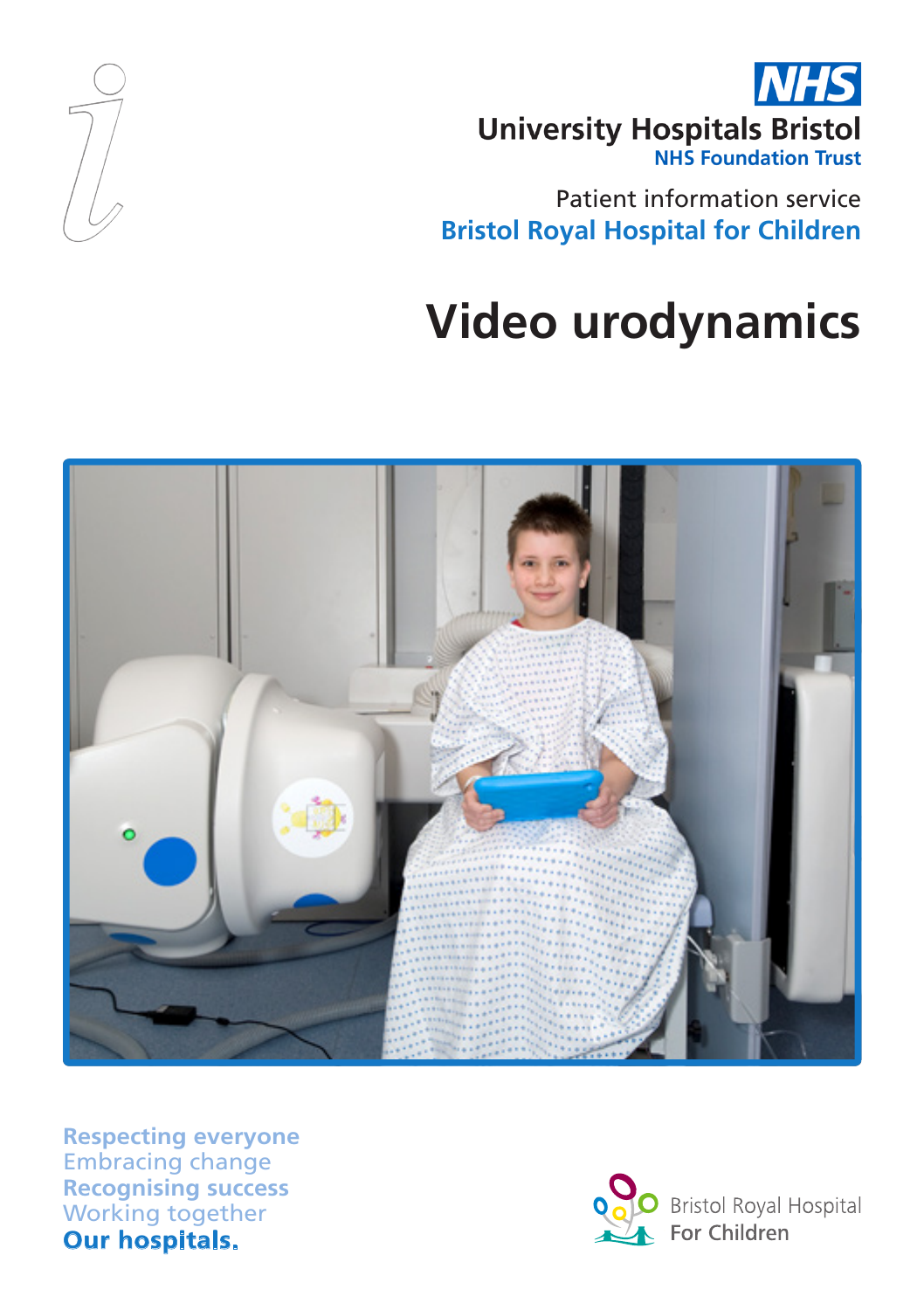# **What is urodynamics?**

It is a test to show the doctors how well your bladder is working.

Your bladder is the organ in the body that stores your urine until it is full, and then you need to empty it by going to the toilet.



The urinary system includes the kidneys, ureters, bladder, and urethra.

This is the urodynamics machine, which tells the doctor how well your bladder is working.

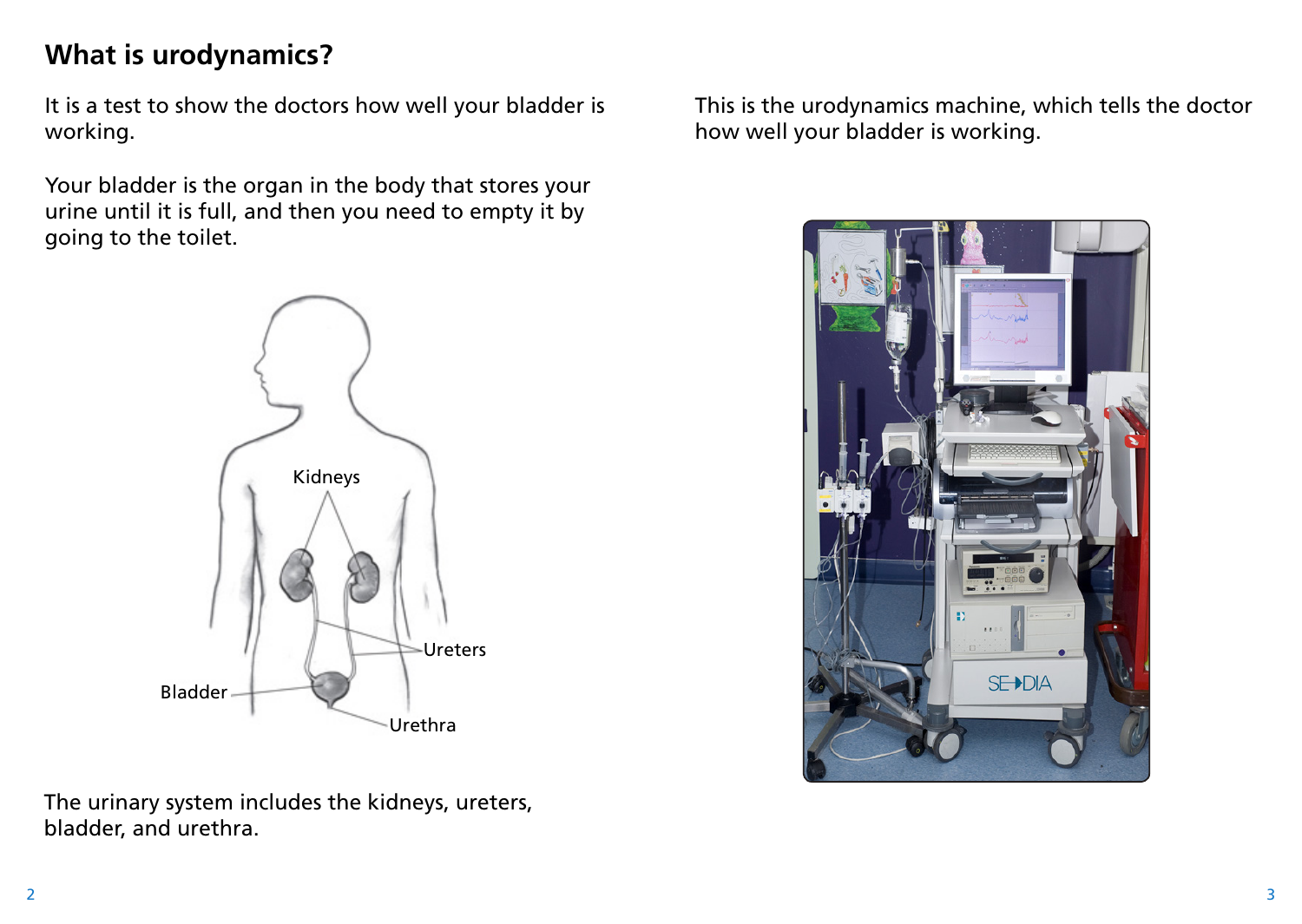# **Before the test**

When you arrive you will be asked to sit on a special toilet to empty your bladder.



The toilet is used with a special machine that will see how quickly or slowly your bladder is emptying. It will also show if your bladder is totally empty.

Your parents will then put a catheter in like you do at home. The nurse will put one in your bottom as well, and they will be taped to your legs so they don't fall out. They are then connected to the urodynamics machine.

# **The test**

You will then be asked to sit on the toilet again so that the test can start. During the test you will be asked to cough so we know that the catheters are still in place.

The machine will slowly fill your bladder with a special liquid. This is not painful, we are trying to see what happens to your bladder as it fills up.

As your bladder fills we will take pictures of it using an X ray machine, which is like a big camera. When you feel like you have to go to the toilet you must tell the nurse so that X ray pictures can be taken as you go.

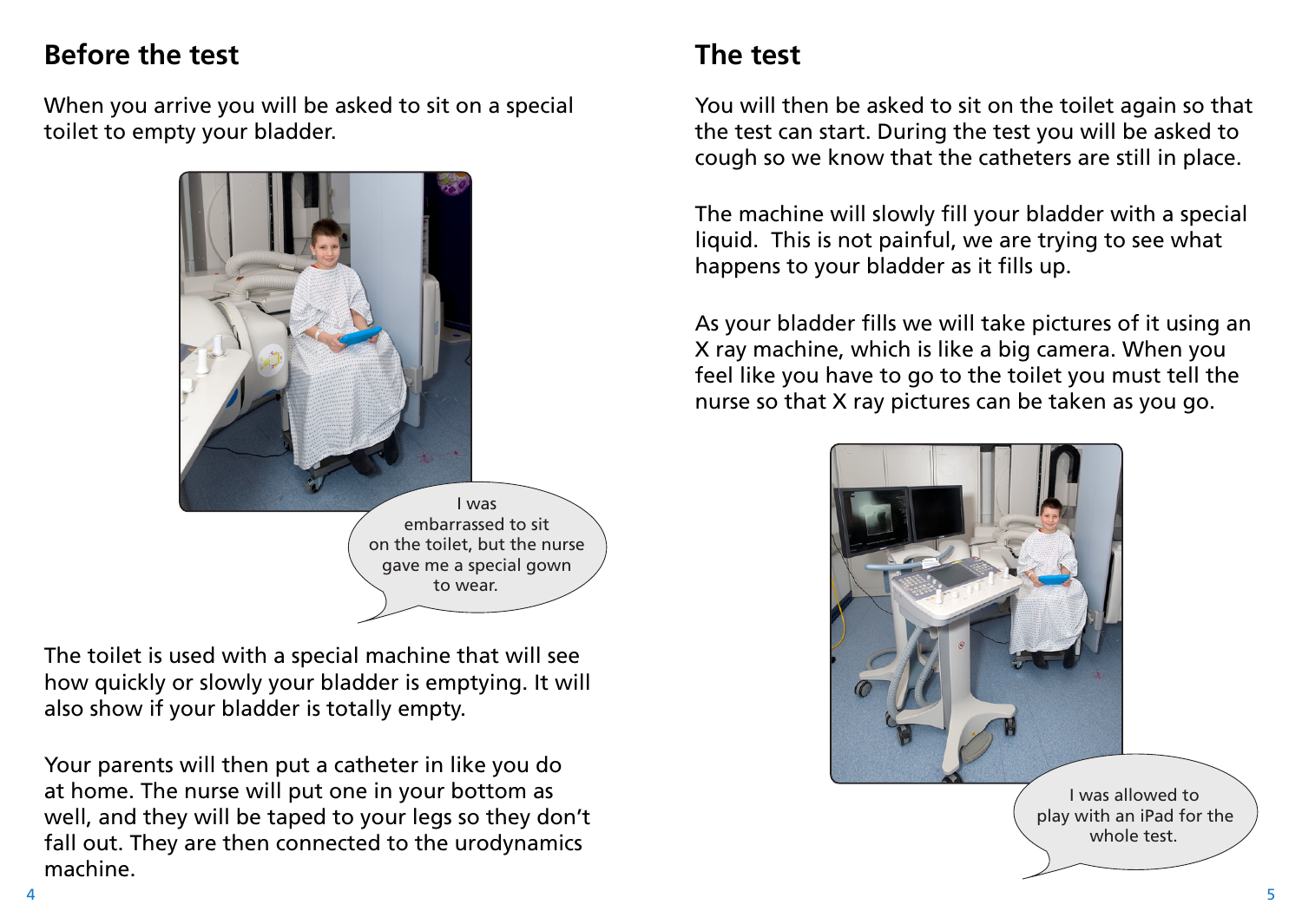# **After the test**

When you have finished, the nurse will make sure your bladder is completely empty.

Both catheters will be taken out and you will be able to get dressed.

The doctor will talk to you and your parents about the test and decide what the next step will be.

You can then go home!

#### **Department of Paediatric Urology**

Bristol Royal Hospital for Children Upper Maudlin Street

Bristol

Telephone: **0117 342 8504**

The test was okay and it didn't hurt.